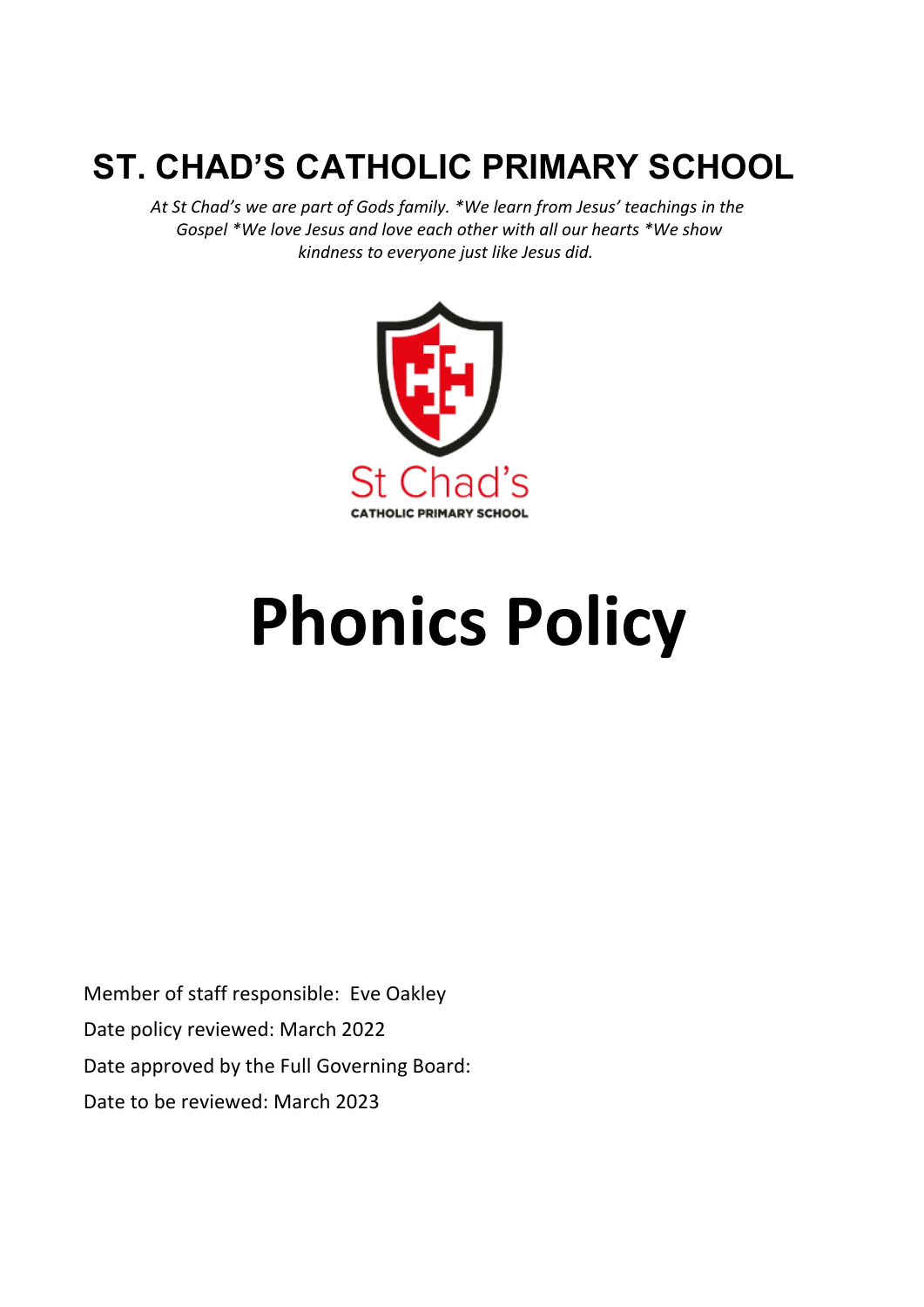#### **Read Write Inc**

Read Write Inc. Phonics (R.W.I.) phonics is an inclusive literacy programme for all children learning to read. It is aimed at children reading at Level 2a or below and teaches synthetic phonics. Children learn the 44 common sounds in the English language and how to blend them together to read and spell. The scheme includes both a reading and a writing focus. Reading is the key that unlocks the whole curriculum so the ability to efficiently decode is essential. The R.W.I sessions are expected to occur each day with no exceptions, as the continuity and pace of the programme is key to accelerating the progress of children's reading development. Our pupils learn to read and write effectively and quickly using the Read Write Inc. Phonics programme.

# **Read Write Inc. Phonics The programme is for:**

- Pupils in Year R to Year 2 who are learning to read and write
- Any pupils in Years 2, 3 and 4 who need to catch up rapidly
- Struggling readers in Years 5 and 6 follow Read Write Inc. Fresh Start

# **In Read Write Inc. Phonics pupils:**

- Decode letter-sound correspondences quickly and effortlessly, using their phonic knowledge and skills
- Read common exception words on sight
- Understand what they read
- Read aloud with fluency and expression
- Write confidently, with a strong focus on vocabulary and grammar
- Spell quickly and easily by segmenting the sounds in words
- Acquire good handwriting.

In addition, we teach pupils to work effectively with a partner to explain and consolidate what they are learning. This provides the teacher with opportunities to assess learning and to pick up on difficulties, such as pupils' poor articulation, or problems with blending or alphabetic code knowledge. We group pupils homogeneously, according to their progress in reading rather than their writing. This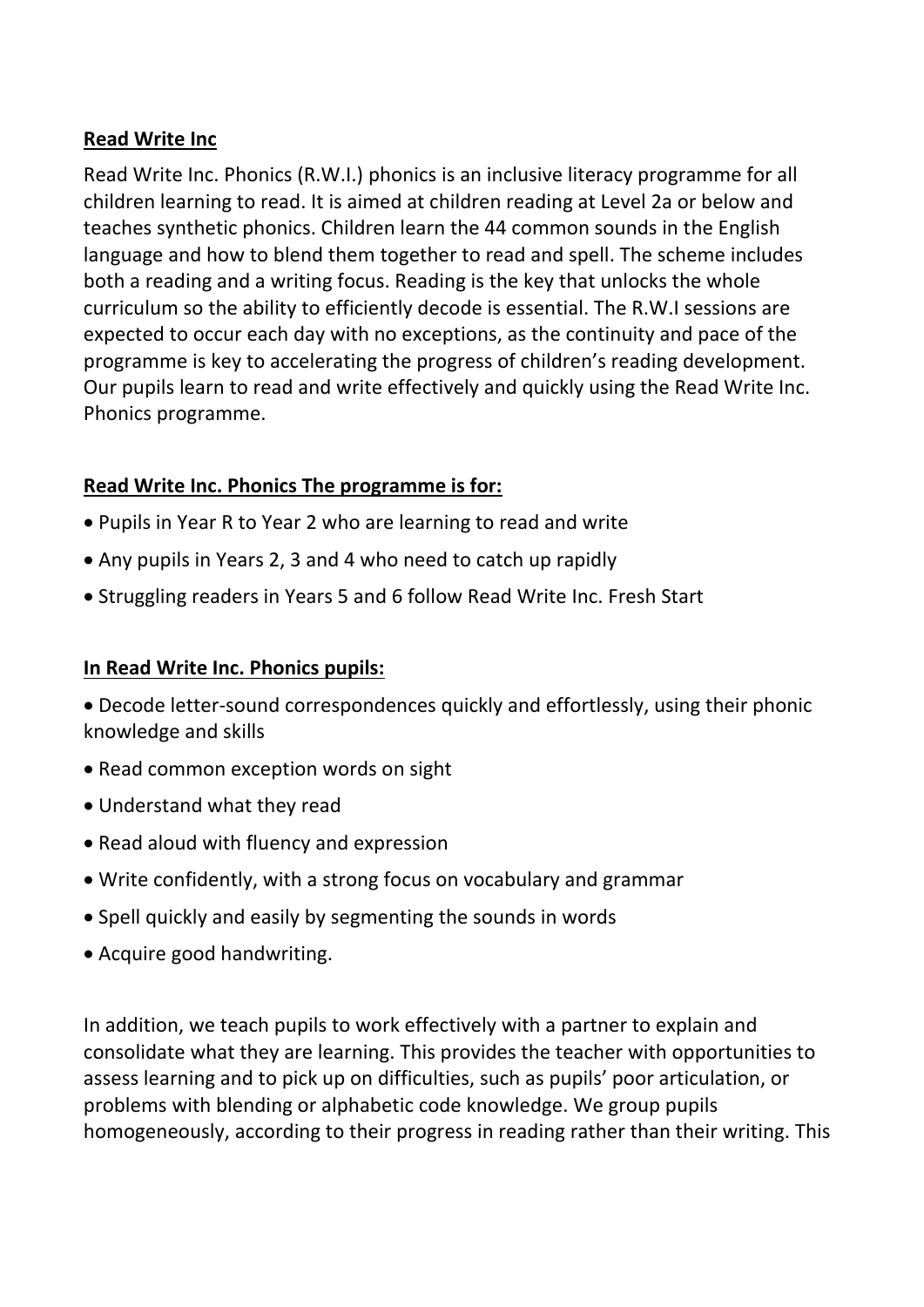is because it is known that pupils' progress in writing will lag behind progress in reading, especially for those whose motor skills are less well developed.

In Year R we emphasise the alphabetic code. The pupils rapidly learn sounds and the letter or groups of letters they need to represent them. Simple mnemonics help them to grasp this quickly. This is especially useful for pupils at risk of making slower progress. This learning is consolidated daily. Pupils have frequent practice in reading high frequency words with irregular spellings – common exception words. We make sure that pupils read books that are closely matched to their increasing knowledge of phonics and the common exception words. This is so that, early on, they experience success and gain confidence that they are readers. Re-reading and discussing these books with the teacher supports their increasingly fluent decoding.

Alongside this, the teachers read a wide range of stories, poetry and non-fiction to pupils; they are soon able to read these texts for themselves. Embedding the alphabetic code early on means that pupils quickly learn to write simple words and sentences. We encourage them to compose each sentence aloud until they are confident to write independently. We make sure they write every day. Pupils write at the level of their spelling knowledge. The quality of the vocabulary they use in their writing reflects the language they have heard in the books the teacher has read to them; they have also discussed what the words mean. Our aim is for pupils to complete the phonics programme as quickly as possible. The sooner they complete it, the sooner they will be able to choose books to read at their own interest and comprehension level.

# **Outcomes for children Assessing and tracking progress**

We assess all pupils following Read Write Inc. Phonics using the Entry Assessment. We use this data to assign them to either Read Write Inc. Phonics.

For those on the Read Write Inc. Phonics programme, we record their starting date and entry point on the tracker to monitor the rate at which they are making progress. We can also easily identify those who joined the programme later. In addition, we use a standardised reading test [NTS] so that we can ensure that the gains our pupils are making are age-appropriate. We aim for all children to be accurate and speedy readers by the time they enter Key Stage 2. We have high expectations of our pupils' progress.

Pupils who are making slower progress usually complete the programme by the end of Year 2. We support pupils who have identified special educational needs for however long it takes until they can read. For example, we identify those who are at risk of falling behind their peers immediately – whatever their age. Highly trained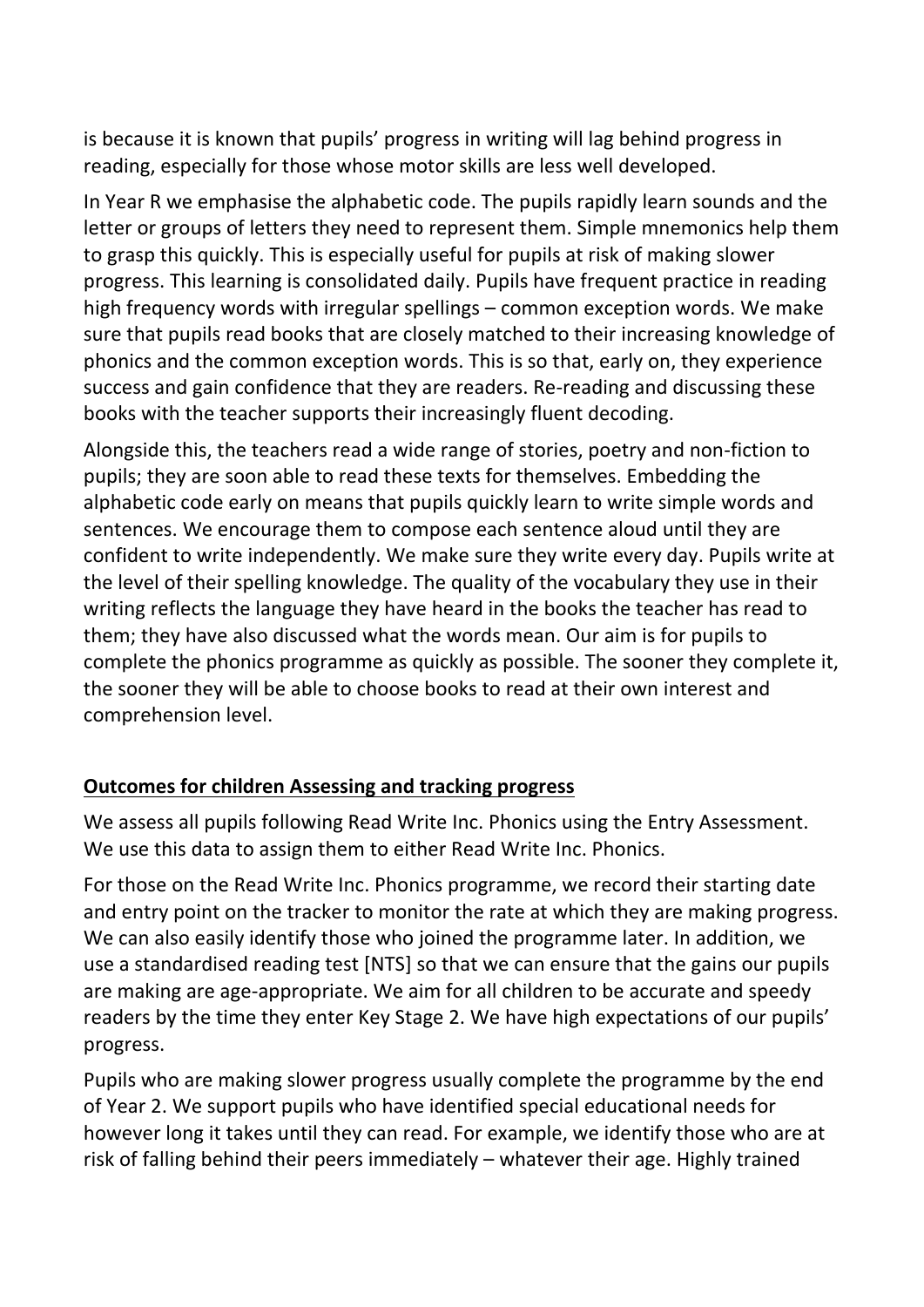staff tutor them for 15 minutes every day, using the Read Write Inc. One-to-one tutoring programme. If a child arrives in Key Stage 2 reading below their chronological age or with English as an additional language they are taught Read Write Inc. Phonics until they too catch up with their peers.

By the end of Key Stage 1, our pupils are able to read aloud age-appropriate texts accurately and with sufficient speed for comprehension. This means that we can focus on developing their comprehension, preparing them well for transition to Key Stage 2. Their good decoding skills mean that they have a sound strategy for decoding unfamiliar words when they come across them at whatever stage or in any subject, even into secondary school.

#### **Impact across the curriculum**

Our teachers are enthusiastic about using the Read Write Inc. programme because they can see how well pupils learn from it and the progress they make, not just in English, but across the curriculum. Data is used effectively to ensure gaps are closing between all groups – in particular those eligible for the pupil premium (Read Write Inc. assessment and tracking, standardised reading tests, phonics screening check).

Quality of teaching, learning and assessment The programmes' 'cycle of instruction' means that, after direct instruction and guided practice, the pupils teach another pupil. In this way they all rehearse and consolidate what they have been learning. This helps the pupils to make their understanding clear to themselves and helps the teacher deal with any misconceptions. 'Partner teaching' is a key assessment tool. We also use this approach very effectively in other subjects. In Read Write Inc. Phonics, because the pupils are grouped across the school in terms of their reading ability, they are reading at an appropriate decoding level every day. The homogeneous groups in the Phonic lessons help us to focus the teaching and ensure pupils learn to read quickly. Staff teaching Read Write Inc. Phonics record the results from the Assessments 1 and 2, which take place every eight weeks. This data allow us to intervene in different ways. For instance, we quickly move pupils to another group if they are progressing faster than their peers. Those who continue to struggle have one-to-one tutoring so that they keep up. All the pupils are engaged, with a positive impact on their behaviour. They learn to participate fully: we agree with them the rules for working in a group or discussing with a partner. We discourage 'hands up' for answering questions because we believe that all pupils should answer every question. The teacher selects pupils to answer. The Read Write Inc. programmes have detailed lesson plans. These give the teachers practical day-to-day guidance, but we work hard to build on these plans so that the lessons are matched carefully to the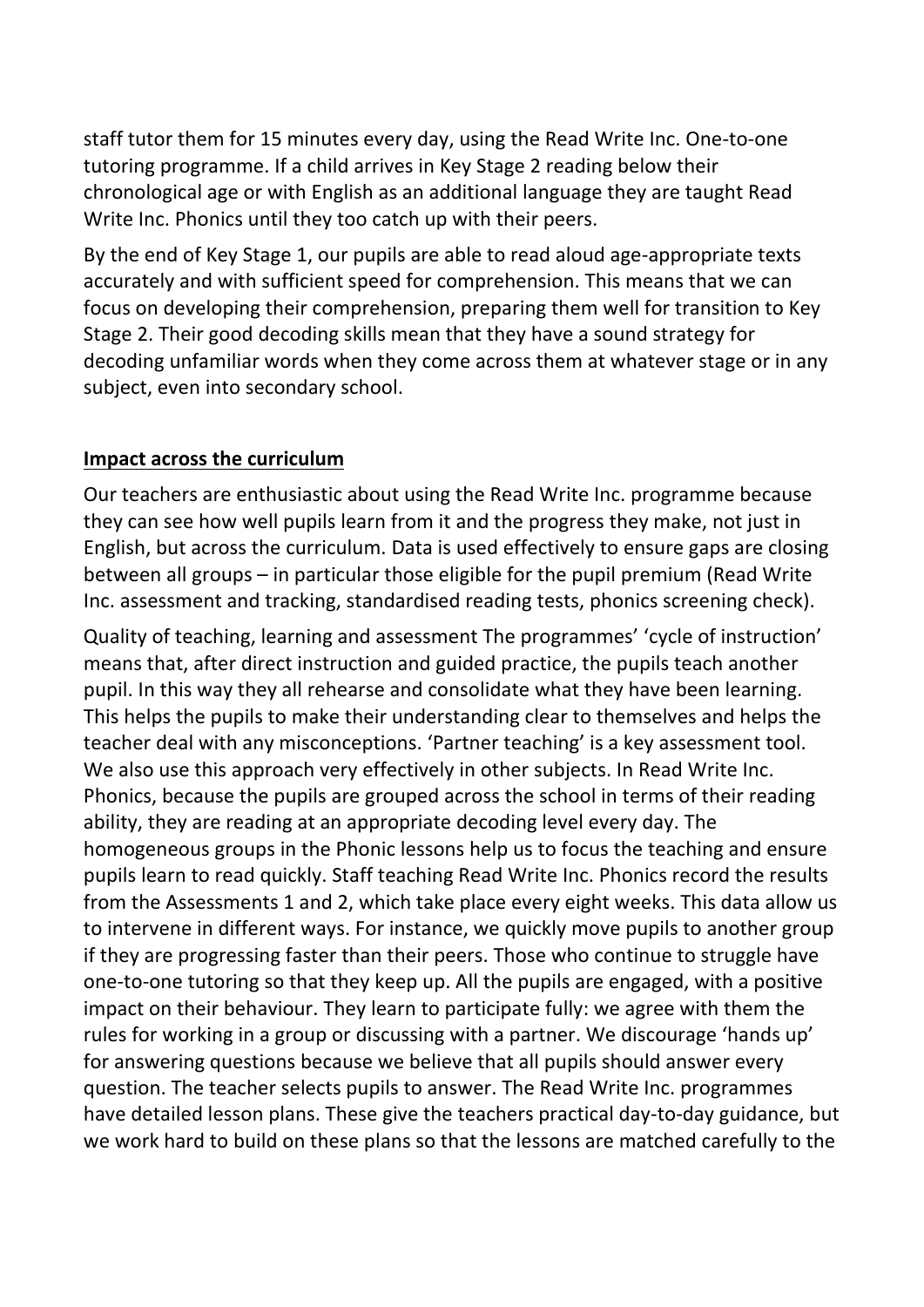needs of their particular group. Every activity is prepared thoroughly and has a clear purpose. The teacher explains this at the beginning so that the pupils understand, during the activity, what they are learning and why.

Additional support for lower-attaining pupils learning to read Pupils in the 'lowest' attaining group have the widest variety of needs. This is therefore the least homogeneous group. In order to give these pupils the same carefully targeted teaching as all the other groups, some of these pupils have daily one-to-one tutoring for 10 to 20 minutes, in addition to their group session in the morning. This tutoring helps us to meet their individual needs. Once these pupils have learnt to read they will receive additional support when learning to spell.

# **Quality of teaching and pupils' progress**

The headteacher and reading leader monitor pupils' progress together until every child can read. No child is left behind to struggle. We record lesson observations and any subsequent coaching alongside the 'teacher tracker' so that we can see if there is a correlation between the quality of the teaching and the progress pupils make.

The Read Write Inc. 'cycle of instruction' is embedded across the curriculum –

- 1. MTYT, TTYP. Pupils do not raise their hands to answer questions.
- 2. Close grouping in Phonics is maintained pupils are moved on quickly.
- 3. The purpose of each activity is clear to both teachers and pupils.
- 4. Planning and marking is thorough.
- 5. In Phonics, pupils read books at home that closely match their word reading ability.
- 6. Teaching is monitored thoroughly (see Leadership and Management)

Personal development, behaviour and welfare Pupils have very positive attitudes to the programme. Their good behaviour and the virtual absence of low-level disruption in lessons contribute to the progress they make. We support this behaviour by using silent signals for gaining their attention, for setting up partner routines, and for managing the way pupils move around the classroom. Everyone uses the same signals. The teachers are encouraged to use these strategies in other lessons, too, so that the approach to behaviour is consistent throughout the day.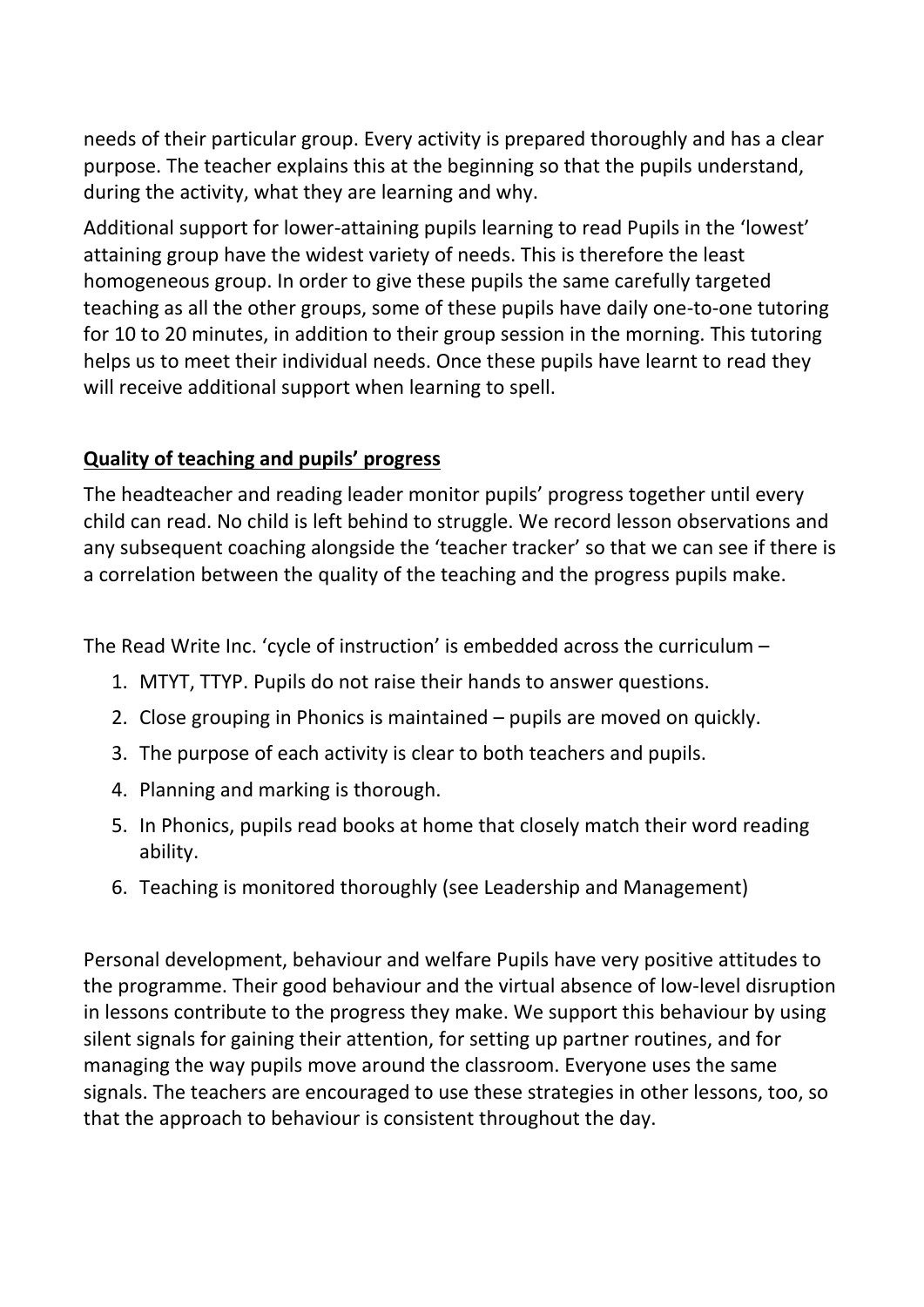# **Effectiveness of leadership and management Shared vision**

The school's shared vision is that every pupil learns to read quickly and continues to read – widely and often. The headteacher works with all the staff to ensure that this happens. In particular, the Head teacher works closely with the reading leader to monitor the quality of teaching and to provide coaching for staff (teachers and teaching assistants). The role of the reading leader is critical. Alongside the headteacher, the reading leader drives the teaching of Read Write Inc. Phonics.

# **The reading leader's roles include:**

Ensuring that our teaching of reading is of the highest quality and that all our pupils make progress.

Ensuring pupils in the 'lower progress' group are making good progress and organising one-to-one tutoring for the pupils who need extra support.

Keeping the groups homogeneous, i.e. at the same reading level - providing further training (through masterclasses, coaching/ observation and face-to face feedback).

The reading leader can give this support every day because she does not teach a group herself. Teachers alert the reading leader to any pupil whose progress is faster or slower than the rest of their group. The reading team is made up of a team of good teachers and teaching assistants (TAs) who each teach a group of pupils at the same reading level.

# **Professional development**

A key element of Read Write Inc. is consistent whole-school practice, underpinned by appropriate professional development. The headteacher, all the teachers and teaching assistants are trained to teach reading. All staff have attended two-day Phonics training and the trainer has returned to support us on subsequent development days. We hold at least two development days every year to ensure we are aware of up-to-date practice.

# **Parents and carers**

We communicate and collaborate with parents/carers to regularly show them how they can help their children read at home. We would like them to help their children, but we also recognise that some are not well-placed to do this. If they don't, their children won't suffer; it is our job to teach their children to read. We check that they